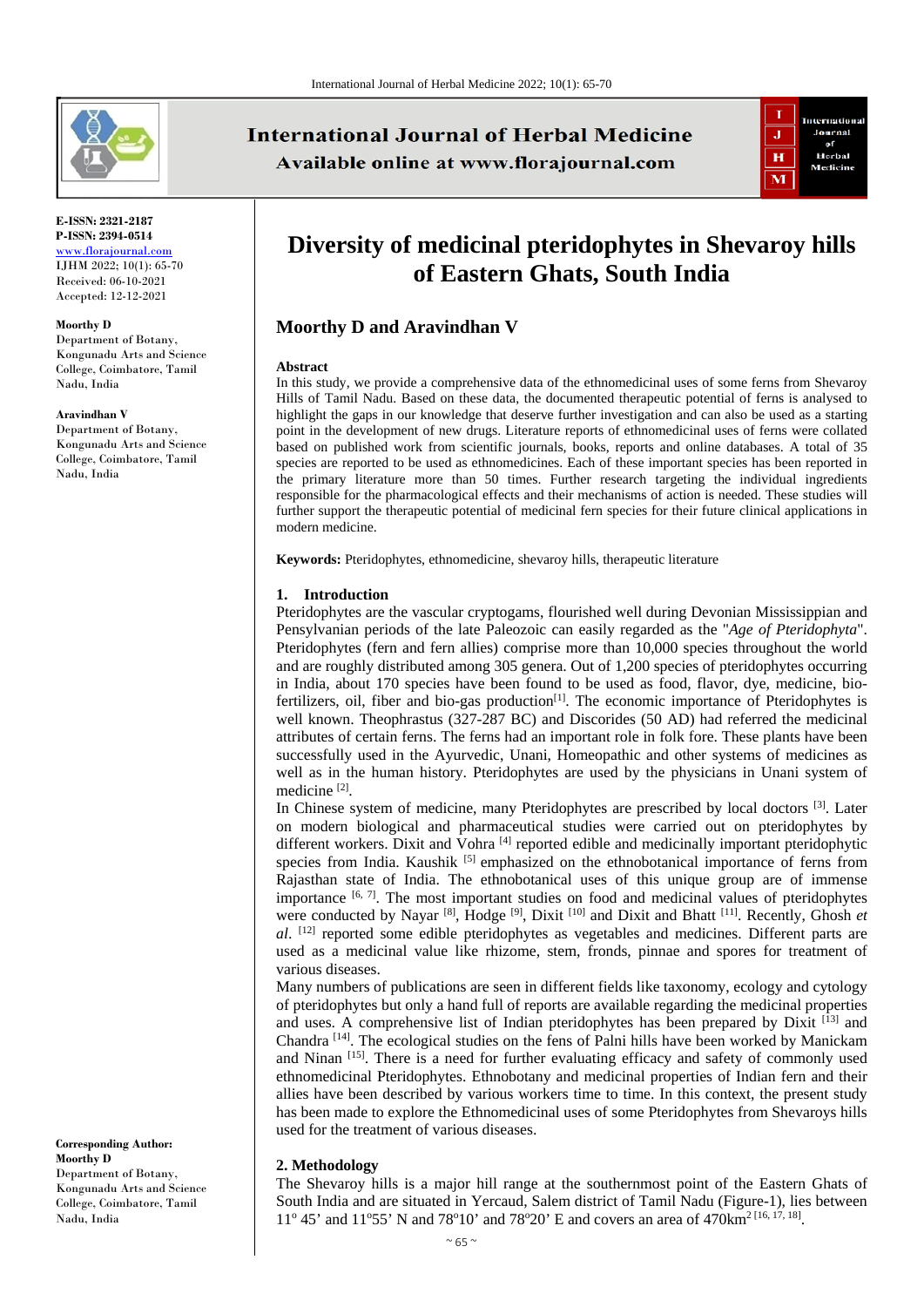#### International Journal of Herbal Medicine [http://www.florajournal.com](http://www.florajournal.com/)

This charming Hill station is resorted to by a large number of visitors as a sanitarium and being especially more suitable for those suffering from rheumatism, heart and lung complaints. The climate is extremely healthy, especially for children and epidemics of typhoid and small-pox are unknown. The humidity ranges between 65% and 87% in a year. The range temperature in between 13 °C (December) and 30 °C (May). Hand book to the ferns of British India, Ceylon and Malay Penninsula<sup>[19]</sup> and Pteridophytic Flora of the Western Ghats-South India<sup>[1]</sup> were the basic books referred for identification of the collected plants. Each and every specimen were critically identified with help of available literature, study of the plant parts like rhizome, scales, hairs, spores and vein under the microscope and they were determined. The specimens collected during exploration were made into herbarium specimens and identified by comparing with standard herbarium specimens available at Center for Plant Biodiversity, St. Xavier's College (Autonomous), Palayamkottai and with an expertise available in the Department of Botany of that Institution when needed and Botanical Survey of India, Southern Circle, Coimbatore district. The ethnomedicinal uses of Pteridophytes were collected based on published work from scientific journals, books, reports and online databases and also from local people who residing forest lands in the study region.



**Fig 1:** Location of study area (The Shevaroy hills)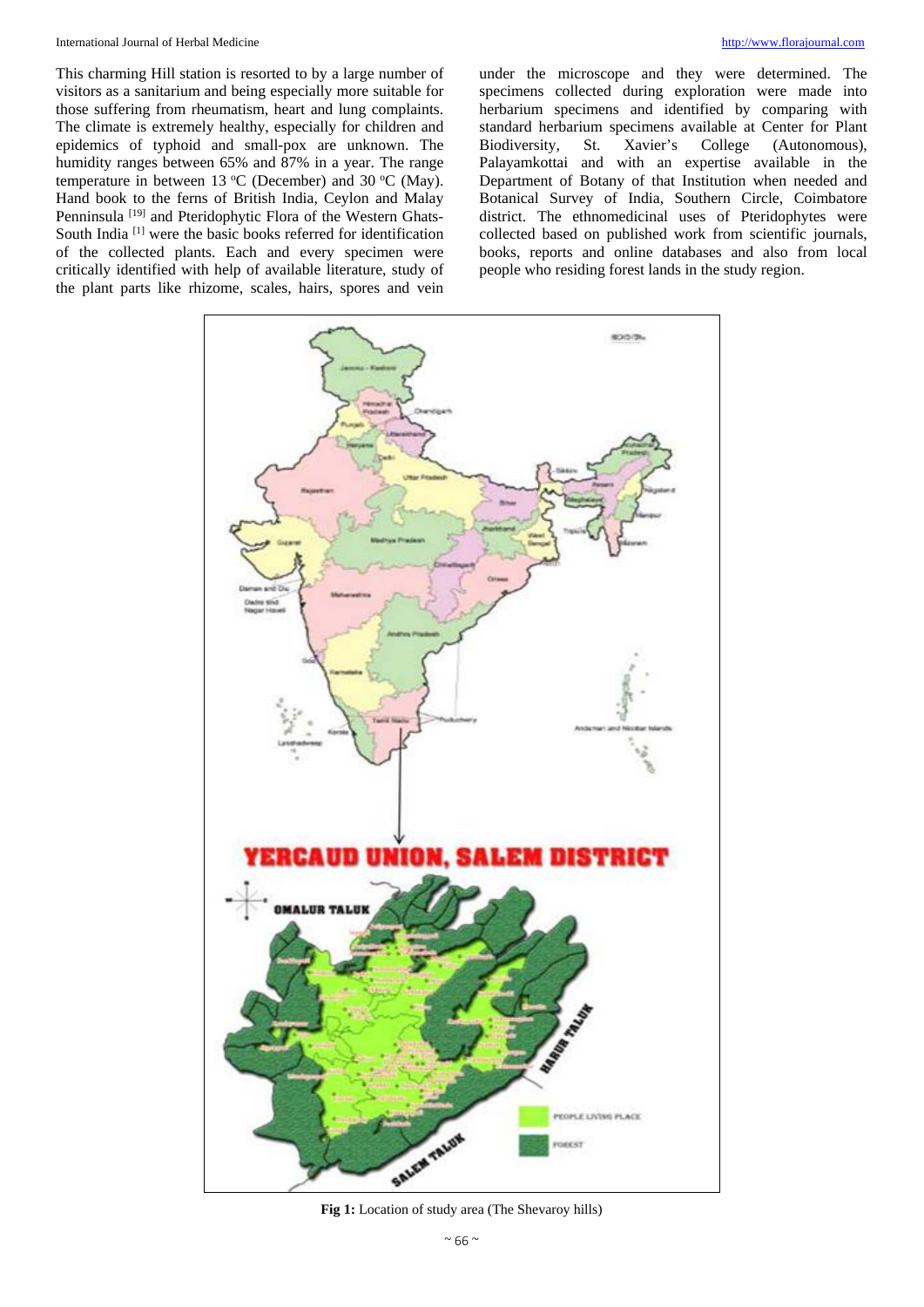**3. Enumeration and Result**  The present study gives a brief account of 35 Pteridophytes (Figure 2 & 3) used for ethnomedicinal purpose by local people of Shevaroy hills. Their botanical name and uses are given below:

#### **1.** *Lycopodiella cernua* **(L.) Pic. Ser.**

It is cultivated as an ornamental plant in the Philippines. In Malaysia, decoction of the plant is used as a lotion in beri-beri and also for coughs and uneasiness in the chest. An embrocation of the ashes in vinegar is recommended for skin eruptions [1].

#### **2.** *Selaginella* **involvens (Sw.) spring**

Plant is used to rejuvenate life, also used in the prolapse of rectum, prevents cough, bleeding piles, gravel amenorrhoea and as an antibacterial  $[20, 21]$ .

#### **3.** *Equisetum ramosissimum* **Desf.**

It have diuretic, hemostatic, haemorpritic, antirhematic, antifungal and antiviral properties. Powdered stem dissolved in water is used for enema during stomach disorders in children. Paste of branches with some other leaves is used as local application for the treatment of fracture and the dislocation of bones [4, 22, 23].

### **4.** *Psilotum nudum* **(L.) P. Beauv.**

It used as a purgative and the herb juice showed antibacterial activity against *Micrococcus phygenes* and *Pseudomonas nerugionsa.* The oil spores are given to infants to arrest diarrhea [1].

#### **5.** *Botrychium lanuginosum* **Wall. ex Hook. & Grev.**

Plant is anti-dysenteric and antibacterial, some species are used as a good vulnerary [21].

#### **6.** *Ophioglossum reticulatum* **L.**

It is used as a cooling agent and in the treatment of inflammations and wounds. Fleshy fronds are eaten as vegetable curry and also used as a tonic [4, 21, 24].

#### **7.** *Angiopteris evecta* **(Forst.) Hoff.**

Leaf extract is used in the treatment of dysentery. Spores are effective in the treatment of leprosy and other skin diseases. The rhizomes are used for Scabies in India [4, 25, 26]

#### **8.** *Lygodium microphyllum* **(Cav.) R.Br.**

The slender graceful fern is cultivated in gardens to cover pillars and bowers. The young leaves are eaten and decoction of the leaves is given in dysentery. It is used in many lotions. Leaves are applied in the form of poultices for skin diseases and swelling [1].

#### **9.** *Pteris vittata* **L.**

The plant extract is used as demulcent, hypotensive, tonic, antiviral and antibacterial [21].

#### **10.** *Actinopteris radiata* **(S.W.) Link.**

Plant is bitter having the properties like styptic, anthelmintic, astringent sweet, loosing, serve conditions of kapha and pitta, diarrhea, dysentery, heliminithiasia, haemorstysis and fever [27].

#### **11.** *Cheilantheis farinosa* **(Forsk.) Kaulf.**

Roots are used to treat eczema and stomachache, fronds are used to treat menstrual disorders <sup>[28]</sup>.

#### **12.** *Cheilanthes tenuifoliav* **(Burm. f.) Sw.**

Rhizome and roots are used by tribals as a general tonic. The Santhals tribes prescribe a preparation from the roots for sickness to witchcraft or the evil  $[24]$ .

#### **13.** *Ceratopteris thalictroides* **(L.) Brongn.**

The plants are used as poultice in skin complaints and in China as tonic and styptic. Fresh leaves are used as vegetable curry. Also it is used in ploughing as green manure in rice fields [4,21].

#### **14.** *Heminoitis arifolia* **(Burm.) Moore.**

The fronds are used in the treatment of aches and as vermifuge. Crushed juice from the fronds is used for burns and earache [4].

#### **15.** *Adiantum caudatum* **L.**

Fronds extract is effective in wound healing It is used in skin diseases, diabetes, cough and fever [27, 29].

#### **16.** *A.lunulatum* **Burn**

Leaf and root decoction is used for the treatment of chest complaints. It is also used in blood related disease and in fever due to elephantiasis. Fronds are burnt with oil and applied to itch [8].

#### **17.** *Pteridium aquilinum* **(L.) Kuhn v. Deck**

Rhizome is astringent, anthelmintic and is useful in diarrhoea and inflammations. Decoction of rhizome and fronds is given in chronic disorder of viscera and spleen. Rhizome is boiled in oil and is made into an ointment for wounds. It is also woven into the foundation shape of wreaths and floral decorations. The green fronds are used as fodder [4, 22, 30].

#### **18.** *Odontosoria chinensis* **(L.) J. Sm.**

It is used internally for chronic enteritis. It is used to produce red dye. The leaves contain syringic acid and vitexin [4].

#### **19.** *Nephrolepis auriculata* **(L.).Trimen**

Tubers are edible and decoction of the fresh frond given in cough  $[4, 31]$ .

#### **20.** *Hymenophyllum javanicum* **Spr.**

The dried fern mixed with garlic and onions is sometimes smoked by the local people to cure headache [1].

#### **21.** *Dicranopteris linearis* **(Burm. F.) Underwood**

Rhizome is used as anthelmintic. Fluid extracted from fronds shows antibacterial properties. Fronds are used as an ingredient for making local beverages [4, 31].

#### **22.** *Christella parasitica* **(L.) H. Lev.**

It is used in the treatment of gout and rheumatism [1].

#### **23.** *Asplenium nidus* **L.**

Root stock is considered good for fever and elephantiasis, used as an emollient in cough and chest diseases. Leaf is smoked to cure cold  $[4, 21, 32]$ .

#### **24.** *Asplenium polyodon* **G. Forster**

The plant is used in enlargement of the spleen, incontinence of urine, calculus, jaundice and malaria [1].

#### **25.** *Asplenium polyodon* **G. Forster var.** *bipinnatum* **Sledge**

Plant is anti-cancerous. The fresh crosiers paste prepared on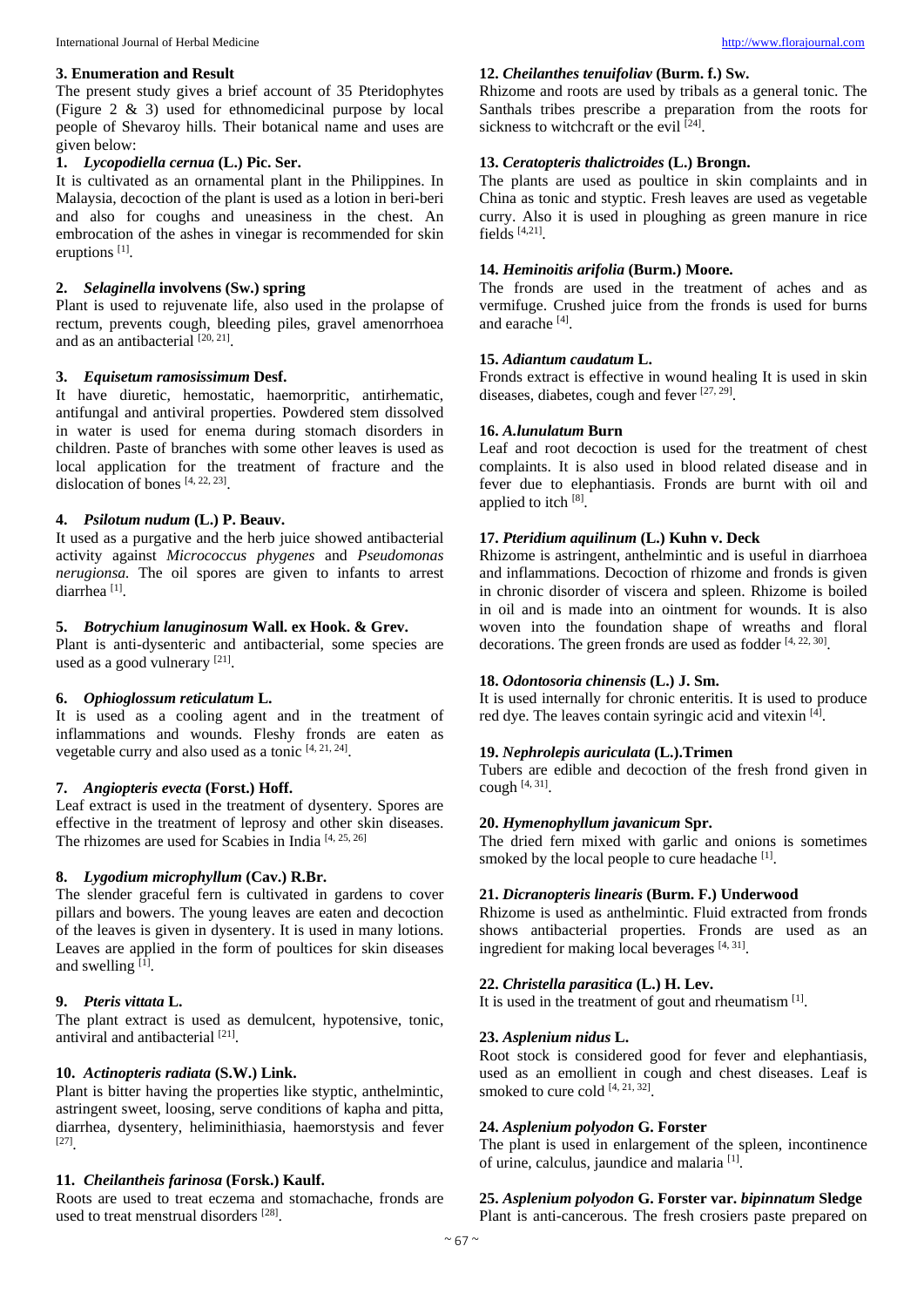granite is applied to the tumors [1].

#### **26.** *Diplazium esculentum* **(Retz.) Sw.**

Young leaves are cooked as vegetables. Decoction prepared from rhizome and young leaves is used for hemoptysis and cough [6].

#### **27.** *Dryopteris cochleata* **(Buch. Ham. ex D. Don) C. Chr.**

Whole Plant extract is given twice daily orally in case of snakebite. Plant paste is also applied on the bite wound to prevent infection. A small portion of powdered rhizome is taken with water twice daily in rheumatism, epilepsy and leprosy [20, 21, 33].

# **28.** *Dryopteris sparsa* **(Buch. Ham. ex D. Don) Kuntz**e

Plant is used as an anthelmintic [27].

#### **29.** *Tectaria wightii* **(Clarke) Ching**

Plants are considered anthelmintic [4].

#### **30.** *Tectaria coadunata* **(J. Sm.) C. Chr.**

Young fronds are used as vegetable curry or as salad; extract from fresh rhizomes is used for preventing diarrhoea in

#### children [4].

#### **31.** *Hypodematium crenatum* **(Forssk.) Kuhn**

The plant used to cure gynecological disorders. Rhizome is used an antibacterial agent [34].

#### **32.** *Blechnum orientale* **L.**

Rhizome is used as a anthelmintic, eaten during scarcity of food, as cure for intestinal worms, bladder complaints [4].

#### **33.** *Pyrrosia lanceolata* **Farewel**l

A decoction of the fern is used for curing cold and sore throat. A tea prepared from the fronds is used for itch [1].

#### **34.** *Drynaria quercifolia* **(L.) J. Sm.**

The rhizome bitter, it is used in the treatment of typhoid fever, cough, diarrhoea, ulcers and inflammations. It is very specific in the treatment of migraine  $[4, 26]$ .

#### **35.** *Marsilea minuta* **L**

Plants are used in cough, spastic condition of leg muscles, etc. The leaves and sprouts are cooked as vegetables [4, 26].

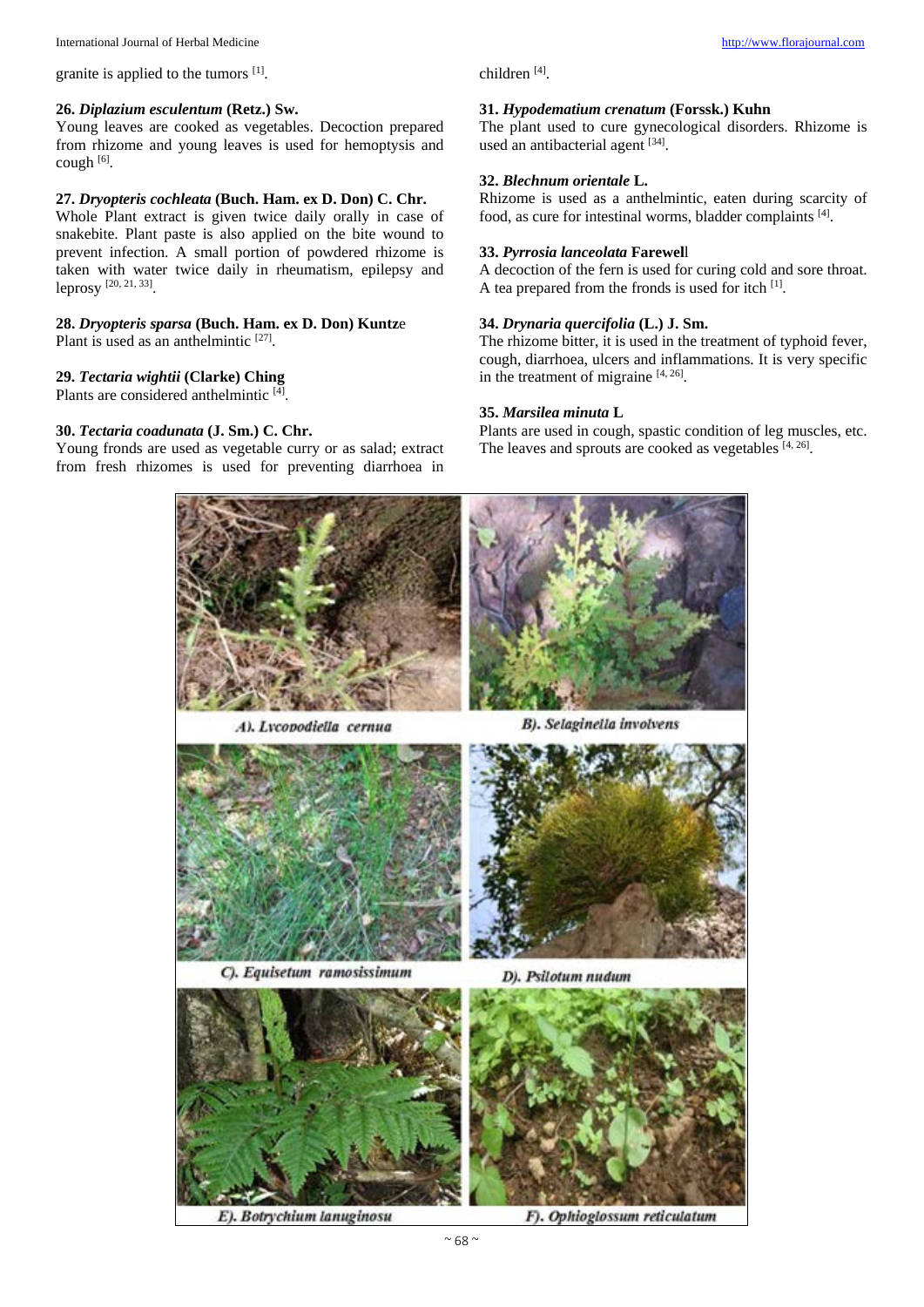

E). Hemionitis arifolia

#### F). Adiantum lunulatum

#### **4. Conclusion**

Numerous plants used in folk remedies are considered efficacious by today's standards and some have been accepted as main sources of drug discovery. However, the modern use of ferns in medicine, as for other lower plants, is neglected and thought to be only of minor and local significance. From the present study it is noted that, Shevaroy hills of Eastern Ghats harbor vast diversity of medicinal Pteridophytes. Some of the species are very common and few of them are restricted to particular region. Now a days the species of Pteridophytes are facing threats due to increasing urbanization, unplanned developmental activities, and adverse climatic change, anthropogenic activities like tourism, expansion of roads and most of the herbal practitioners nearby area are collect Pteridophytes from the study area due to their great medicinal importance. Hence, conservation of Pteridophytes is must to maintain the diversity by developing a fern conservatory or fern garden so that the rare/endemic species of ferns should be protected from over exploitation and destruction in the study area. The tissue culture is a very useful technique for the mass multiplication of the plant species in a short time and hence, researches focusing on developing a protocol for *in vitro*  regeneration of ferns should be encouraged.

#### **5. References**

- 1. Manickam VS, Irudayaraj V. Pteridophytic flora of the Western Ghats, South India. BI Publications Private Limited, New Delhi, 1992.
- 2. Uddin MG, Mirza MM, Pasha MK. The medicinal uses of Pteridophytes of Bangladesh. Bangladesh J Plant Taxon. 1998;5(2):29-41.
- 3. Kimura K, Noro Y. Pharmacognostical studies on Chinese drug Gu-Sui-Bu. I. Consideration on Gu-Sui-Bu in old herbals (Pharmacognostical studies on fern drugs XI). Syoy akugaku Zasshi. 1965;19:25-31.
- 4. Dixit RD, Vohra JN. A dictionary of the Pteridophytes of India. Botanical Survey of India, Howrah, 1984.
- 5. Kaushik P. Ethnobotanical Importance of Ferns of Rajasthan: Indigenous Medicinal Plants. Today and Tomorrow Printers and Publications, New Delhi. 1998.
- 6. Singh KK, Saha S, Maheswari JK. Ethnomedicinal uses of some fern amongst the Uttar Pradesh. Indian Fern J. 1989;6:62-67.<br>Dhiman AK.
- 7. Dhiman AK. Ethnomedicinal uses of some Pteridophytes species in India. Ind. Fern J. 1998;15(1- 2):61-64.
- 8. Nayar BK. Medicinal ferns of India. Bull Natn Bot